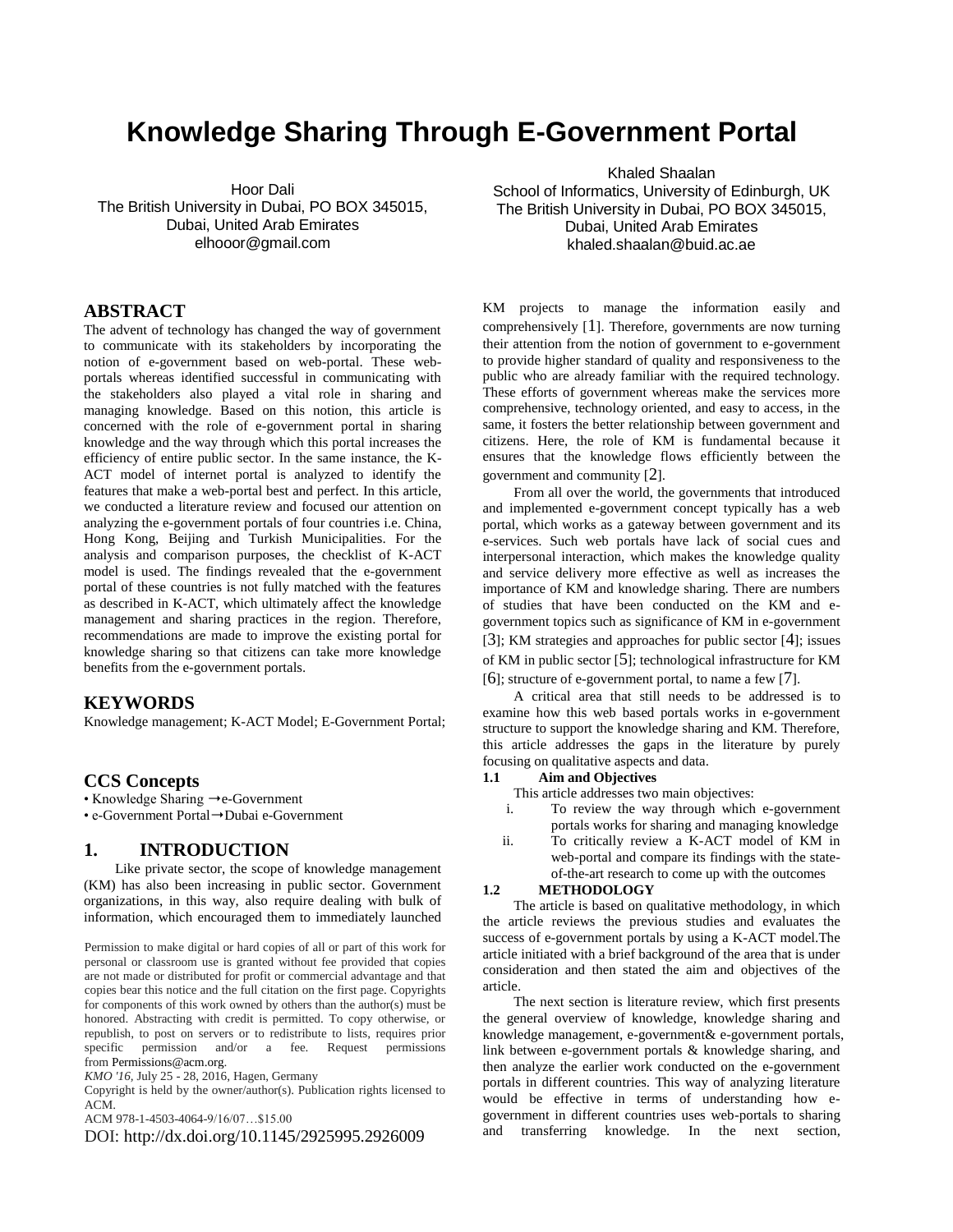weanalyzetherole of KM model in web-portal in terms of K-ACT modelbyexamining all the relevant aspect of the model.

Later, the discussion section comes, which compares the literature findings with the key aspects and basics of the K-ACT model, based on which appropriate conclusion and recommendations are given to furthermore improve the webportal to make knowledge sharing more efficient.

#### **1.3 CONTRIBUTION**

This study on analyzing how the web-based egovernment portals work for sharing knowledge is a significant attempt to analyze the use and benefits of having effective web-based portal for knowledge sharing. This would help the government organization to understand the value of web portal and their role in knowledge sharing as well as would help in improving their existing web portals as accordance to the suggestions and recommendations of earlier researchers. This change would also improve the flow of communication among various parties associated with e-government portals as well as would bring the fundamental changes in the way e-government performs to meet its goals.

#### **2. LITERATURE REVIEW**

#### **2.1 Knowledge, Knowledge Sharing and Knowledge Management**

In this information age, knowledge is definitely time bound and critical to survive and compete in the market. Knowledge is a fundamental aspect that any kind of organization needs to run business operations. In a wider framework, it is a valuable intangible asset for creating and sustaining competitive advantages [**[3](#page-5-2)**,**[8](#page-5-7)**]. According to Ndou (2004), knowledge can be defined as the facts, information, skills and understanding that a person has achieved by any kind of learning, training or practice, which improve the evaluating, decision-making and implementation capabilities of certain person [**[9](#page-5-8)**].

In the literature, KM and knowledge sharing has been described by many researchers for decades. For instance, a basic definition of KM given by Fang (2002) defines it as a process of capturing, allocating, and effectively using knowledge or information [**[10](#page-5-9)**]. The contrary, Fraser, et al. (2003) argued that KM is a set of different practices, which contains organized processes based on technologies and efficient techniques through which a person could become motivated toward effective creation, management, distribution, utilization and sharing of knowledge to become more knowledge-oriented [**[11](#page-5-10)**].

Moreover, Zack (2002) explained the concept of KM by defining it as an effective learning procedure related to the discovery, utilization and sharing of knowledge which uses suitable technology and cultural environments to increase the performance of an organization [**[12](#page-5-11)**]. Hence, all these notions concluded with that KM is a corporate oriented phenomenon, which is basically associated with the managing of knowledge within any organization's settings to achieve desire goals.

# **2.2 E-Government and E-Government Portals**

It is observed that in the early period of 1990s, egovernment was virtually unknown concept that is in the recent period is remarkably evolved. This concept is applicable to address the emerging concerns such as growing complexity of issues being faced by the government. Currently, the information and communication technologies (ICTs) are identified to have exceptional management potential that can be used to assist government in information and service delivery. Since, ICTs can assist in developing a network constitution for interconnectivity, service delivery, efficacy, communication, transference, and responsibility. Therefore, egovernment has turned out to as the famous way of public management for covering of all these functions [**[13](#page-5-12)**].

According to Palkovits, Woitsch, & Karagiannis (2003), e-government is an association between governments and their clients, i.e. businesses, public agencies, citizens, suppliers, inter-governmental departments and so on [**[14](#page-5-13)**]. Moreover, Ashok (2004) argued that e-government services involves several stakeholders including citizen, non citizens, business users, government employees, IT developers, public policy makers, public administrators and politicians [**[15](#page-5-14)**]. Furthermore, the concept of e-government can be defined as the use of internet or WWW (World Wide Web) for providing government information and services to citizens [**[10](#page-5-9)**].

Furthermore, it is observed that e-government utilize ICTs, particularly web-based applications, to improve accessibility and professionally delivering government information and services [**[16](#page-5-15)**]. The example of such web-based application is web-portal. The use of web-portals is relatively a new phenomenon, which is introduced due to the increasing conflicts between government and broad range of stakeholders' interest. According to Koh, Ryan, & Prybutok (2005), eservices turned out to be a challenging task because of numerous aspects concerning e-government ICTs system and stakeholders since stakeholders have different interests, cost assessment, advantages and objectives that influences users contentment and service take up. Hence, the attainment of one situate of particular e-government aim for one stakeholder may outcome in the non-attainment of another set of particular egovernment objectives for another stakeholders [**[17](#page-5-16)**].

To address the specified issue, the use of web-portal identified effective since it helps the government in meeting the objectives and expectations of all stakeholders by proving them single platform. In particular, e-government portal is a webbased application that allows multiple users to access desire government services by their own as well as allow them to interact easily with government agencies [**[18](#page-5-17)**]. These portals provides several benefits to users, including: improve and fastest access to information or service, increase collaboration with government, use of existing e-service applications, quickly interact with internal and external application or information sources, and effective integration between applications [**[14](#page-5-13)**].

## **2.3 Link between E-Government Portals & Knowledge Sharing**

In the literature, a great association of e-government portals and knowledge sharing has been identified [**[14](#page-5-13)**]. Since, portals do not directly create knowledge, but they play vital role in collecting, organizing, and sharing stored knowledge. In simple words, it can be said that e-government portals works as a platform of exchanging knowledge between government and citizens. These portals are integrated with the facilities such as e-mail, chartroom, news section, search option, forums and so on, which helps in sharing and exchanging of knowledge [**[19](#page-5-18)**].

On the contrary, Misra (2007) argued that knowledgesharing portals are integrated with advanced knowledge representation, searching features, and supporting knowledge workers in their activities. Such portals provides methods and approaches to extract, evaluate and categorize both structured and unstructured information as well as determine the relationship between content, people, area of information, and user activities [**[20](#page-5-19)**]. Consequently, users of such portal required knowledge that fulfils their needs [**[20](#page-5-19)**,**[21](#page-5-20)**,**[22](#page-5-21)**].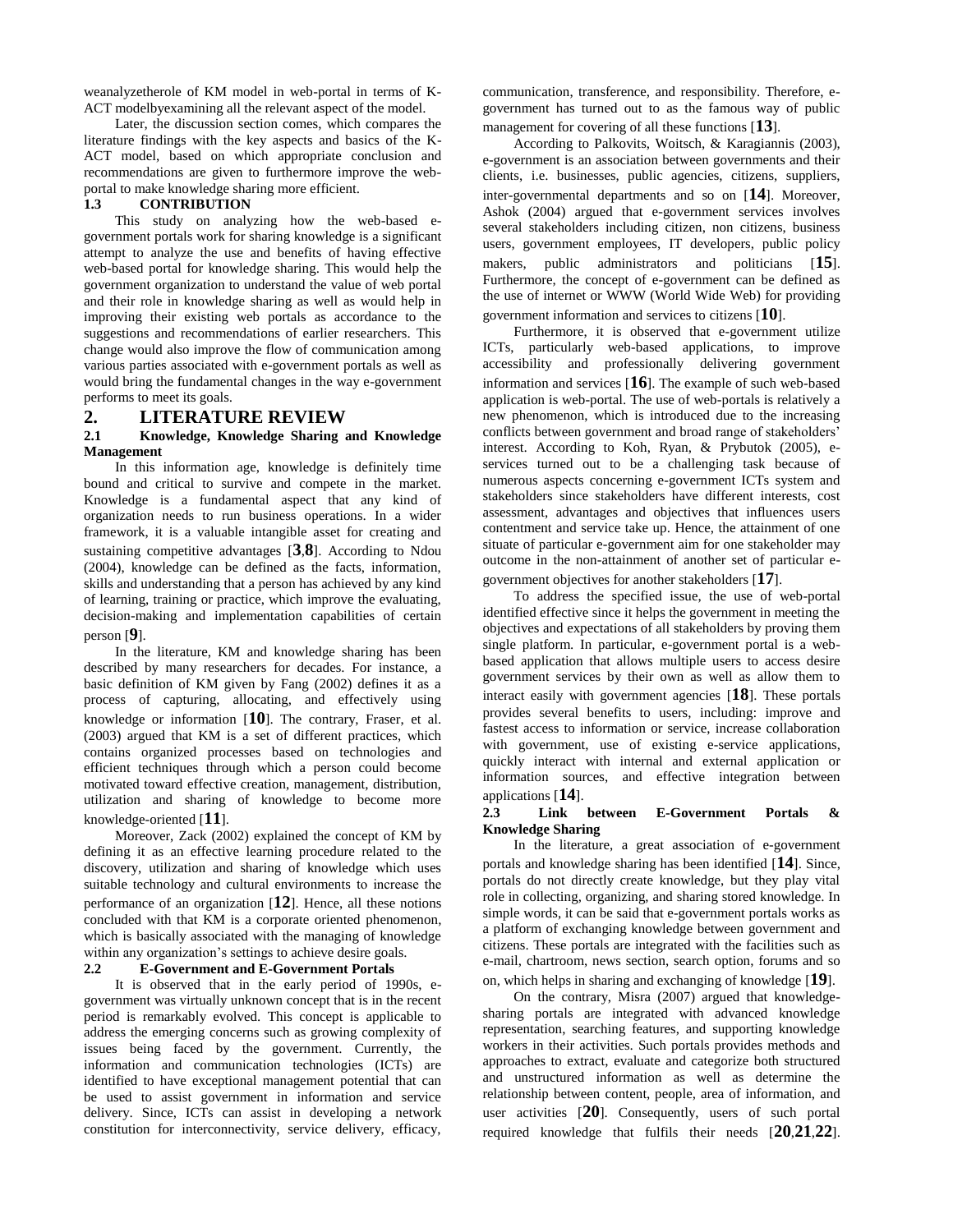Moreover, it is studied that an ideal portal is one that provides one-stop solution to all users in terms of acquiring knowledge. As such, portals directly improve the delivery of information and services. It is because such portal allows e-government to share both internal and external knowledge by proving a single gateway [**[23](#page-5-22)**]. Similarly, Yildiz (2007) and McNabb (2006) supported that one-stop e-government portals offers several features such as spontaneous categorization of information, fastest information search, information subscription, knowledge support, collaboration facility to share knowledge, security, privacy, customization, personalization, information directories, various knowledge sharing and delivery channels, easy to access, connectivity with different government departments through single access, and so on [**[24](#page-5-23)**,**[25](#page-5-24)**].

Thus, it can be said that the KM and knowledge sharing e-government portals helps in delivering miscellaneous services and information to the users and facilitates them by providing numbers of features, which ultimately lead to the success of the government as well as ensure the best delivery of the knowledge and services.

# **2.4 Related Work on Knowledge Sharing by Using Web-Portal**

In the literature, there are numbers of studies have been conducted that confirm the use of web-based portals by government in numbers of countries from all over the world [**[26](#page-5-25)**,**[27](#page-5-26)**,**[28](#page-5-27)**]. This section of the article provides the discussion and analysis of some of these studies in order to understand how portal works within respective environment for sharing knowledge.

Staab & Maedche (2001) conducted a study on Hong Kong e-government portal and analyzed it carefully. In result, the authors found that the e-government portal of the country is supported by advertising revenue and pay-per-use revenue generation model, while such KM portal is still at early development stage and no leading technology is integrated with it specifically in the context of awareness and absence of intelligent search engine feature. Authors further recommended that the e-government structure of Hong Kong still require considerable technical support to make it efficient [**[29](#page-6-0)**].

Moreover, Ozlen (2013) analyzed the KM system of Turkish Municipalities by using quantitative survey approach and analyzed survey results with regard to KM literature. The survey was conducted from the 158 KM system users of Turkish Municipalities and results were analyzed using statistical analysis approach. The findings of the study has been summarized with that the KM system has lack of technical tool integration. However, the system identified easy to use for all users [**[30](#page-6-1)**]. Thus, this study identified with lack of focus on other aspects of the existing KM system, which indicates its weaknesses in terms of making KM system efficient.

In contrast, Wagner, Cheung, Lee, & Ip (2003) discussed the Beijing Government portal and stated that the portal provides various facilities to the citizens for sharing knowledge, including: e-services, information about laws & regulations, news centre, links to other public departments e-mail section, suggestion, complaints or feedback facility, and electronic forum, which facilitates two-way communication between government and public. Thus, it indicates that the portal system of Beijing government is efficient and covers various aspects of K-ACT models [**[31](#page-6-2)**]. Therefore, the success of the portal can be seen in the government portal of Beijing.

Zhou & Gao (2007) studied the KM e-government portal of China by using e-government framework based on various components, i.e. Policies system, Technical standard system, Information infrastructure, Information management infrastructure, and Information application service layer. The findings revealed that e-government in China have logical state of KM system based on internet and web-based activities, which helps in the economic and social development of the country. It allows government to effectively share and exchange knowledge by developing effective communication between government and its stakeholders (See Figure 1) [**[18](#page-5-17)**].



Figure 1: E-Government KM System of China **[**[18](#page-5-17)**]**

Hence, this section summarized that throughout the world, the KM systems are integrated with online facilities but these portals are efficiently working as well as not accordance to the features as described by K-ACT Model in next section.

#### **2.5 K-ACT Model for Knowledge Management in Web-Portal**

With the advent of the notion e-government portal for knowledge sharing, several KM models for the internet have been introduced and implemented by different organization to improve their KM and sharing processes and activities. The example of these models may include Acquisition, Organization, and Distribution (AOD) model [**[32](#page-6-3)**,**[33](#page-6-4)**], Internet-based Customer Knowledge Management model [**[34](#page-6-5)**] and K-ACT (Knowledge Access, Creation and Transfer) model [[35](#page-6-6)]. However, this section only analyses the K-ACT model of internet to access the research outcomes because the earlier models are mainly applicable for e-commerce web-portal where the notion of e-government portal is relatively absent.

K-ACT model determines the three key dimensions of KM portal (See Table 1), which are applicable to various domains including e-government [**[35](#page-6-6)**].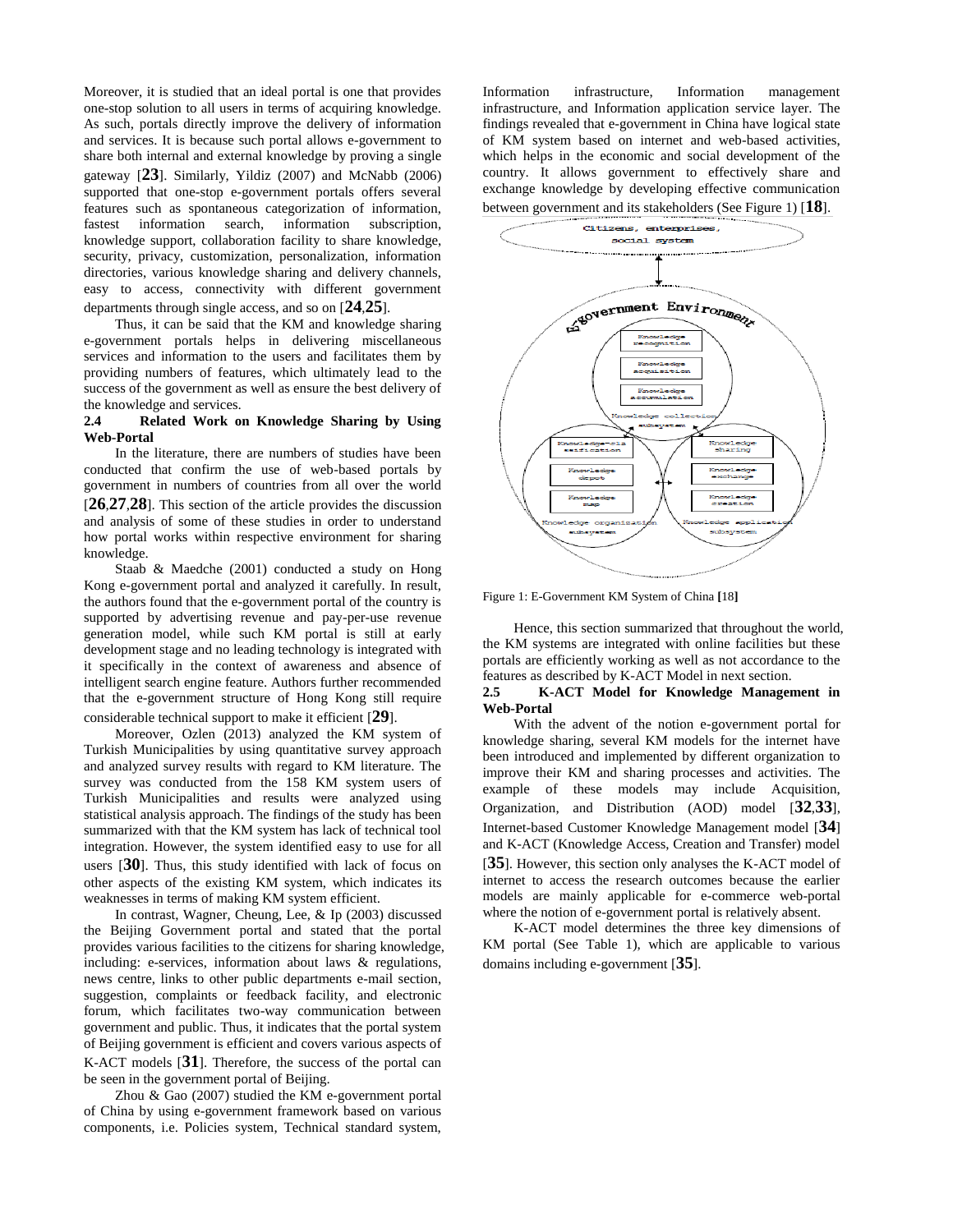| K-ACT Model | Dimensions         | Sub-Dimensions     |
|-------------|--------------------|--------------------|
| Elements    |                    |                    |
|             | Access to portal   |                    |
|             | Search             | Query & Result     |
|             |                    | Display            |
| Knowledge   | <b>Browse</b>      |                    |
| Access      | Personalization    | User & System      |
|             |                    | Driven             |
|             |                    | personalization    |
|             | Accessibility      |                    |
|             | Information        |                    |
|             | Presentation       |                    |
|             | User information   |                    |
|             | acquisition        |                    |
| Knowledge   | Domain data        |                    |
| Creation    | acquisition        |                    |
|             | Feedback           |                    |
|             | Online             | Organization-to-   |
| Knowledge   | collaboration      | user & user-to-    |
| Transfer    |                    | user collaboration |
|             | Information alerts |                    |
|             | User support       |                    |
|             | Resource sharing   |                    |

## *2.5.1 Knowledge Access*

It allows users to have access to the knowledge portal. It gives emphasis to the methods that support the acquirement of knowledge by individuals from certain portal and change the distribution and sharing elements into a mix of portal-toindividual and individual-to-individual-via-portal approaches for sharing knowledge. Furthermore, it helps in searching, browsing, personalization and delivery of varied information. It has following dimensions and sub-dimensions [**[35](#page-6-6)**]:

- Access to portal–It helps in locating the portal suing foremost search engines. Therefore, a good portal is one that receives maximum hitin key search engines.
- Search –It evaluates the ability of a portal in terms of retrieving information. Therefore, a good portal is one that quickly searches the appropriate service or information as per users' need. It further has following two dimensions:
	- a. *Query*–it refers to the type of querying system integrated with portal, in terms of advanced search b. *Result Display*–it refers to the sorting and
	- refinement options availability inweb-portal
- Browse– it facilities content exploration; so the best portal is one that include sitemaps or keyword indices
- Personalization –it facilitates users to personalize portal content by creating accounts or profiles for targeted information. Therefore, best portal allow user to create account and select & organize information accordingly. It has following two sub-dimensions:
	- c. *User-Driven Personalization* –it allow users to personalize content according to need
	- d. *System-Driven Personalization*–it refers to the capability of portal to personalize content according to anticipated user type. For instance, content is only available for government officials
- Accessibility– It refers to the extent to which portal allow the people with special needs. Since, a best portal is one that support all people needs including people with

disabilities to perceive, understand, navigate and interact with the web. The example may include the facility of audio-visual information access.

 Information Presentation– It refers to the way through which the information is presented to the users i.e. text style, graphics, video or audio. Thus, a best portal is one, which allows user to gain knowledge via different multimedia types.

#### *2.5.2 Knowledge Creation*

It includes acquisition of knowledge from both perspectives, about the user and from the user. Besides, access mechanism maintains a flow of knowledge from portal-to-user and user-to-portal. The knowledge creation has following dimensions and sub-dimensions [**[36](#page-6-7)**]:

- User Information Acquisition it examines the features of portal effective for obtaining information from and about the portal. So, a good portal is one which allows options such as Membership Sign-upto provide convenient and secure way of capturing information.
- Feedback This feature allows users to give feedback about the portal in terms of e-mail, online form, etc. This helps in improving the portal performance and efficiency. Hence, a good portal is one that integrates with these features.
- Domain Data Acquisition–It evaluates the capability of portal to obtain specific information from users. This example includes online polling or survey.

#### *2.5.3 Knowledge Transfer*

It supports user-to-user flow knowledge sharing process by focusing on the knowledge sharing tools adopted by both organization and individual who have access to the portal. The

dimensions and sub-dimensions of knowledge transfer are [**[19](#page-5-18)**]:

- Online Collaboration– It evaluates the support of portal in terms of making interaction and sharing knowledge with users. It has following sub dimensions:
	- o *Organization-to-User Collaboration*–it includes the feature of chat or e-mail, which could assist the users by the involvement of organization representatives.
	- o *User-to-User Collaboration* it includes the features such as forum, wikis, or blogs that allow the users to interact with each other to share ideas and knowledge.
- Information Alerts– It refers to the system that keeps portal users up-to-date about the latest information or services as per accordance to their need and interest. It may include subscription facility via e-mail.
- User Support– It refers to the integral features of a portal that allow users to take online assistance whenever any problem takes place. The example may include FAQs, help desk support, tutorial, etc.
- Resource Sharing It refers to the availability of external or internal sources (web-links) in the portal that could contribute in increasing users' knowledge.

K-ACT model has a checklist, which works as a tool that can be used for evaluating the performance of web-based portals. This checklist is based on the dimensions and subdimensions of the model, which is given in Appendix A. Thus, this checklist is analyzed in the context of different countries and other e-government portals for knowledge sharing in order to understand whether their portals are up-to-date and to provide the best platform of sharing knowledge.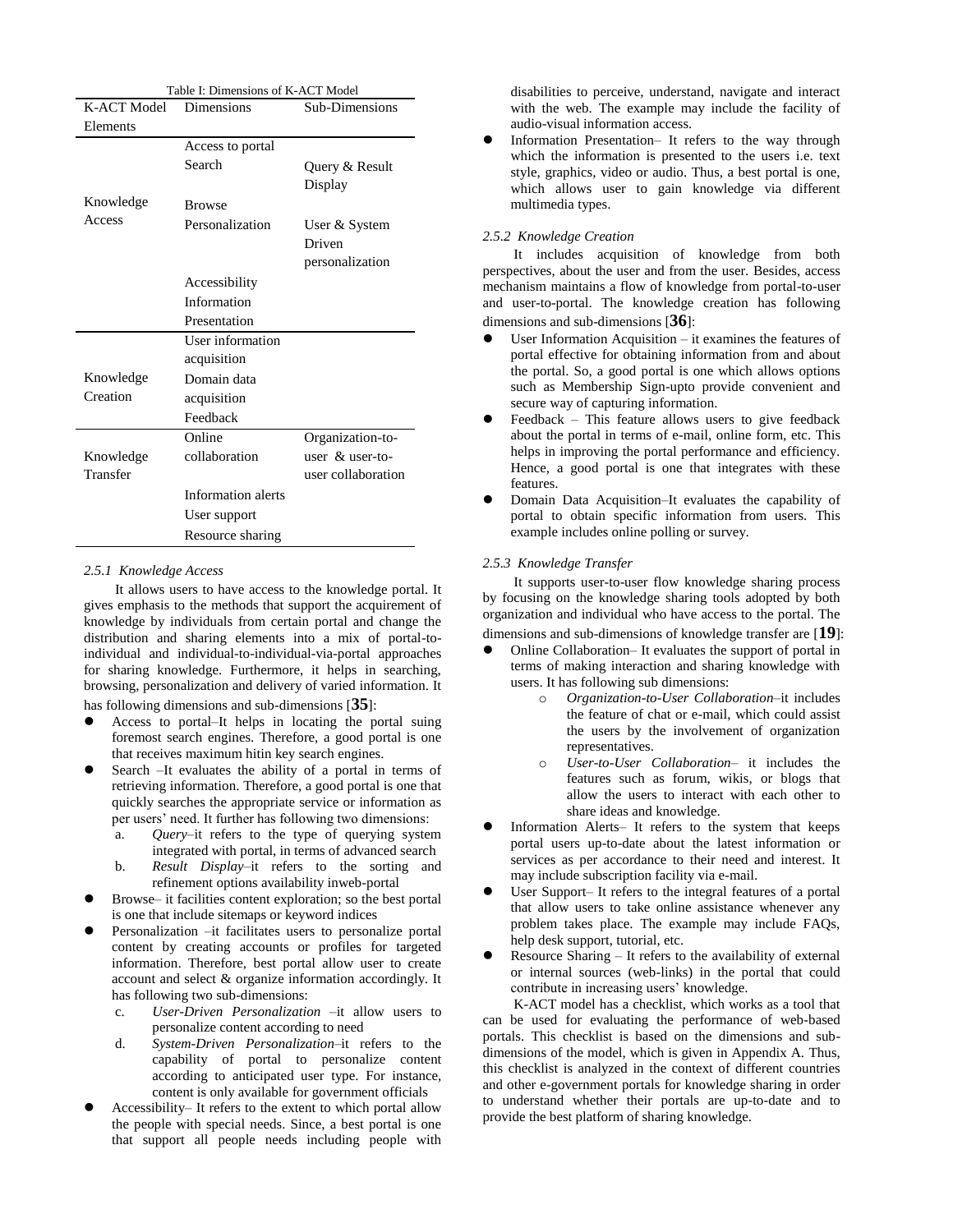# **3. ANALYSIS AND DISCUSSION**

This section presents the analysis and discussion on the literature findings. In this section, the aspects of KM and knowledge sharing portals are analyzed by using K-ACT Checklist. In this section, the e-government portals of China, Hong-Kong, Beijing, and Turkish Municipalities are analyzed based on literature findings and compared with the checklist of K-ACT model. This would help in understanding how different portals are working for sharing features and whether these portals are integrated with latest technologies and features, which could play effective role in making these portal best. The analysis is summarized in Table 2, in which the right symbol indicates the presence of certain dimension while wrong sign indicates the absence of certain dimension in e-government portals of different countries.

Most initially with respect to 'Knowledge Access', it is found that the portals of Beijing, Hong Kong, China and Turkish Municipalities are listed on the first page of the search engine, which means that 'Access to Portal' dimension is integrated with all chosen countries e-government portals. Besides, in terms of 'Search' dimension China identified with both 'Query' and 'Result Display' dimensions while Beijing, Hong Kong have only 'Query' dimension. In contrast, Turkish Municipalities have neither 'Query' nor 'Result Display' dimensions are integrated with their portals. Furthermore, no egovernment portal of each country has been identified with 'Browse' dimension. It means that there is lack of facilities like sitemap or glossary on the portal. Concerning to personalization, only Beijing and Hong Kong portals are integrated with user-driven personalization incorporated with the membership and registration facilities. Besides, all of them has lack of system-driven personalization, which means that knowledge or information on these portals are scatter, which takes time in searching or obtaining required information. Moreover, all four countries portals have lack of accessibility since the people with disabilities cannot use portal to access knowledge, while information is presented on these portals in various forms including pictures, graphics, and so on.

About Knowledge Creation mechanism of K-ACT model, it is found that no anyone e-government portals of each country acquire 'User Information' i.e. personal and contact information of the users, which somehow highlights the lack of security on these portals. Furthermore, the e-government portals of China, Hong-Kong, Beijing, and Turkish Municipalities are identified with lack of 'Domain Data Acquisition' facilities i.e. polling, survey, etc. while these portals facilitate users by offering 'Feedback' facility through e-mail.

Finally, concerning to 'Knowledge Transfer' mechanism of K-ACT Model, it can be seen in Table 2 that the egovernment portals of China, Hong-Kong, Beijing, and Turkish Municipalities have lack of online collaboration tools including 'Organization-to-User' and 'User-to-User' collaboration. Moreover, it is found that except Turkish Municipalities webportal, all other countries web-portal offers the facility of 'Information Alerts' such as e-mail alerts or newsletters. 'User Support' is also available in the portals of each country, but it is limited to FAQs. Besides, no 'Resource Sharing' facility has been identified on these portals.

| Table II: Evaluation of E-Government Portals of Different Countries |
|---------------------------------------------------------------------|
| using K-ACT Checklist                                               |

|      |                                 | using K-ACT Checklist |           |                               |              |
|------|---------------------------------|-----------------------|-----------|-------------------------------|--------------|
|      | Dimensions/Sub-Dimensions       | China                 | Beijing   | Turkish<br>Municip<br>alities | Hong<br>Kong |
| 1.   | Knowledge Access                |                       |           |                               |              |
| 1.1. | Access to portal                |                       | ٦l        | V                             | V            |
| 1.2. | Search                          |                       |           |                               |              |
|      | 1.2.1.<br>Query                 | V                     | V         | X                             |              |
|      | <b>Result Display</b><br>1.2.2. | $\sqrt{}$             | X         | X                             | X            |
| 1.3. | <b>Browse</b>                   | X                     | X         | X                             | X            |
| 1.4. | Personalization                 |                       |           |                               |              |
|      | User-Driven<br>1.4.1.           | X                     | $\sqrt{}$ | X                             | $\sqrt{}$    |
|      | System-Driven<br>1.4.2.         | $\sqrt{2}$            | $\sqrt{}$ | $\sqrt{}$                     | V            |
| 1.5. | Accessibility                   | X                     | X         | X                             | X            |
| 1.6. | Information                     | $\sqrt{}$             | $\sqrt{}$ | $\sqrt{}$                     | $\sqrt{}$    |
|      | Presentation                    |                       |           |                               |              |
| 2.   | Knowledge Creation              |                       |           |                               |              |
| 2.1. | User information                | X                     | X         | X                             | X            |
|      | acquisition                     |                       |           |                               |              |
| 2.2. | Domain data                     | X                     | X         | X                             | X            |
|      | acquisition                     |                       |           |                               |              |
| 2.3. | Feedback                        | $\sqrt{}$             | $\sqrt{}$ | V                             | $\sqrt{ }$   |
| 3.   | Knowledge Transfer              |                       |           |                               |              |
| 3.1. | Online collaboration            |                       |           |                               |              |
|      | 3.1.1.<br>Organization-         | X                     | X         | X                             | X            |
|      | to-user                         |                       |           |                               |              |
|      | 3.1.2.<br>User-to-user          | X                     | X         | X                             | X            |
| 3.2. | Information alerts              | $\sqrt{}$             | $\sqrt{}$ | X                             | $\sqrt{}$    |
| 3.3. | User support                    | $\sqrt{}$             | $\sqrt{}$ | $\sqrt{}$                     |              |
| 3.4. | Resource sharing                | X                     | X         | X                             | X            |

# **4. FUTURE PROSPECT**

The article has several areas that future research needs to be improved. First, the research is only analyzed the government portals of four countries (China, Hong-Kong, Beijing, and Turkish Municipalities), due to which global egovernment portal system for sharing knowledge is not clear. Therefore, future research would analyze the e-government portal of other countries too so that globally accepted features of knowledge sharing e-government could be recognized.

Secondly, the literature is purely qualitative; therefore, future research would be conducted by incorporating quantitative aspects i.e. conducting survey so that the real image of government portals could be justified in the light of real facts. Here, it is impossible to include all the countries and their e-government portal users, due to which random and online survey would be preferred in order to avoid biasness and gain authentic results.

Third, there are still numbers of studies that could be use or analyze to gain the insight about research phenomena under consideration. However, due to time and word count limitations, the researcher do not incorporated and analyzed those studies. Therefore, future research would include more articles and studies to understand the research phenomena more deeply.

# **5. CONCLUSION & RECOMMENDATIONS**

The aim of the article was to review the way through which e-government portals works for sharing and managing knowledge and critically analyze the K-ACT model of KM in web-portal and compares its findings with the literature review to come up with the outcomes. The aim of the article has been accomplished successfully since the analysis revealed that the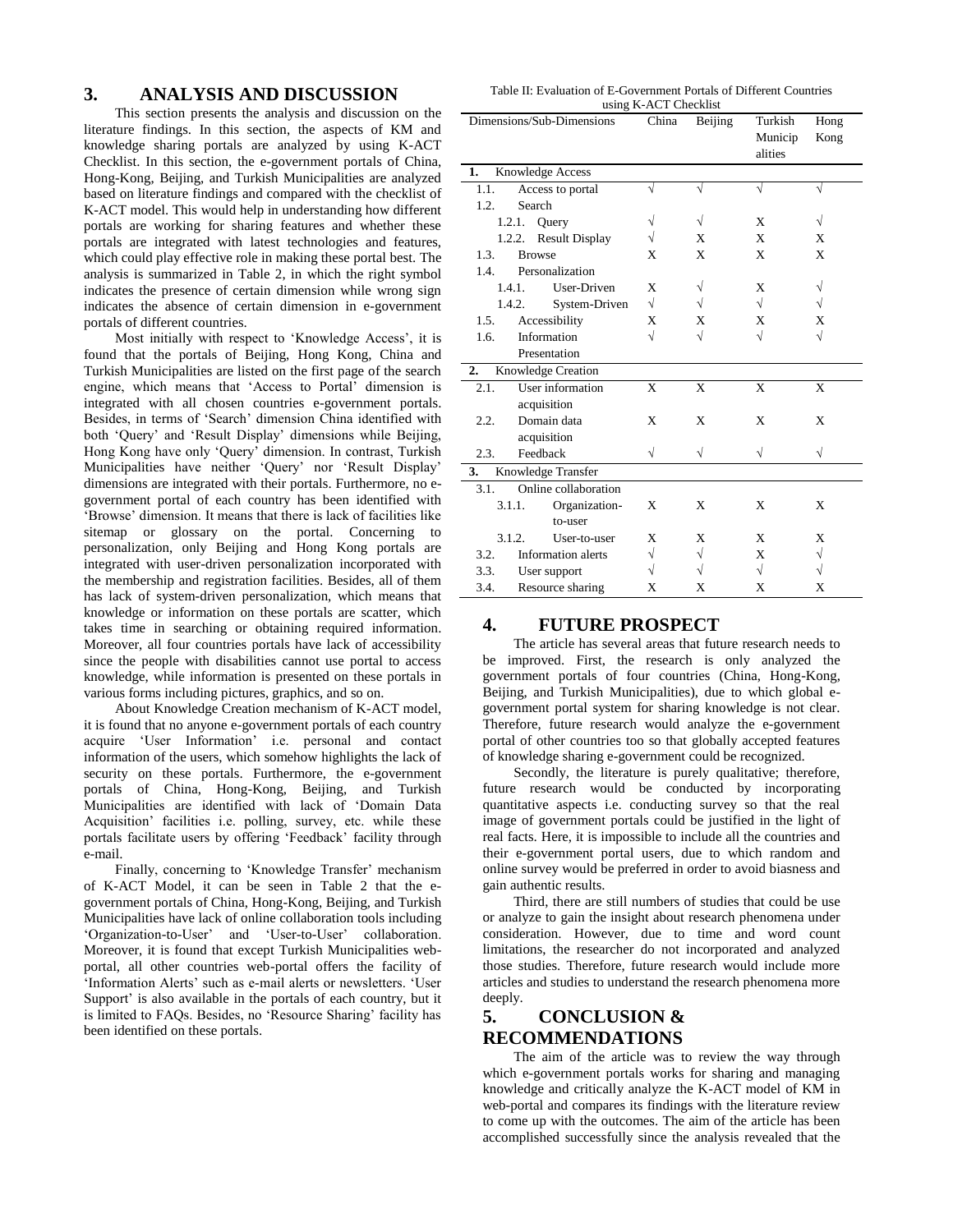notion of e-government web-portal is common throughout the world, but these portals are not playing efficient role in sharing and managing knowledge. Since, most of the countries have been identified with lack of key features as described by K-ACT model, which helps in making e-government portals efficient. The countries are also failed in providing one-stop solution of acquiring and sharing knowledge, which highlights the need of improving those portals.

Furthermore, it has been depicted that the role of egovernment portals is significant in managing and sharing knowledge effectively between government and its stakeholders i.e. citizens, government representatives etc. Therefore, it is recommended that the government of the countries must evaluate their e-government portal by using K-ACT dimensions and sub-dimensions because these dimensions covers all the aspects that could make an ideal web-portal of knowledge sharing. Hence, this would improve the service of the government as well as increase the trust of citizens on the government, which ultimately develop the strong relationship and interaction between them.

# **REFERENCES**

- <span id="page-5-0"></span>[1] D. S. Carstens, L. Bean, and J. Barlow, "Knowledge Management in E-Government," 2009.
- <span id="page-5-1"></span>[2] S. Y. Hung, C. M. Chang, and T. J. Yu, "Determinants of user acceptance of the e-Government services: The case of online tax filing and payment system," Government Information Quarterly, vol. 23, no. 1, pp. 97-122, 2006.
- <span id="page-5-2"></span>[3] K. Metaxiotis and J. Psarras, "A conceptual analysis of knowledge management in e-government ," Electronic Government - An International Journal, vol. 2, no. 1, pp. 77-86, 2005.
- <span id="page-5-3"></span>[4] S. H. Liao, "Knowledge management technologies and applications—literature review from 1995 to 2002," Expert systems with applications, vol. 25, no. 2, pp. 155-164, 2003.
- <span id="page-5-4"></span>[5] X. Cong and K. V. Pandya, "Issues of knowledge management in the public sector," Electronic Journal of Knowledge Management, vol. 1, no. 2, pp. 25-33, 2003.
- <span id="page-5-5"></span>[6] M. Alavi and D. E. Leidner, "Knowledge management systems: issues, challenges, and benefits," Communications of the AIS, vol. 1, no. 2, p. 1, 1999.
- <span id="page-5-6"></span>[7] Z. Ebrahim and Z. Irani, "E-government adoption: architecture and barriers," Business Process Management Journal, vol. 11, no. 5, pp. 589-611, 2005.
- <span id="page-5-7"></span>[8] R. Silcock, "What is e-government," Parliamentary affairs, vol. 54, no. 1, pp. 88-101, 2001.
- <span id="page-5-8"></span>[9] V. Ndou, "E-government for developing countries: opportunities and challenges," The electronic journal of information systems in developing countries, p. 18, 2004.
- <span id="page-5-9"></span>[10] Z. Fang, "E-government in digital era: concept, practice, and development," International journal of the Computer, the Internet and management, vol. 10, no. 2, pp. 1-22, 2002.
- <span id="page-5-10"></span>[11] J. Fraser et al., "Knowledge management applied to egovernment services: the use of an ontology," Knowledge management in electronic government , pp. 116-126, 2003.
- <span id="page-5-11"></span>[12] M. H. Zack, "Developing a knowledge strategy," The

strategic management of intellectual capital and organizational knowledge, 2002.

- <span id="page-5-12"></span>[13] D. Asoh, S. Belardo, and R. Neilson, "Knowledge management: issues, challenges and opportunities for governments in the new economy," in Proceedings of the 35th Annual Hawaii International Conference on System Sciences, 2002, p. 17.
- <span id="page-5-13"></span>[14] S. Palkovits, R. Woitsch, and D. Karagiannis,". Process-Based Knowledge Management and Modelling in Egovernment—An Inevitable Combination," Knowledge Management in Electronic Government , pp. 213-218, 2003.
- <span id="page-5-14"></span>[15] J Ashok, Knowledge Management, an integrated approach.: Pearson Education Limited, 2004.
- <span id="page-5-15"></span>[16] R. M. Davison, C. Wagner, and L. C. Ma, "From government to e-government: a transition model," Information Technology & People, vol. 18, no. 3, pp. 280-299, 2005.
- <span id="page-5-16"></span>[17] C. E. Koh, S. Ryan, and V. R. Prybutok, "Creating value through managing knowledge in an e-government to constituency (G2C) environment," The Journal of Computer Information Systems, vol. 45, no. 4, p. 32, 2005.
- <span id="page-5-17"></span>[18] Z. Zhou and F. Gao, "E-government and Knowledge Management," International Journal of Computer Science and Network Security, vol. 7, no. 6, pp. 285- 289, 2007.
- <span id="page-5-18"></span>[19] D. Hoe-LianGoh, A. Yeow-Kuan Chua, B. Luyt, and C. Sian Lee, "Knowledge access, creation and transfer in e-government portals," Online information review, vol. 32, no. 3, pp. 348-369, 2008.
- <span id="page-5-19"></span>[20] D. C. Misra, "Ten guiding principles for knowledge management in e-government in developing countries," in Proceedings of the First International Conference on Knowledge Management for Productivity and Competitiveness, 2007.
- <span id="page-5-20"></span>[21] C. Wagner, "Knowledge Management in E-government," in AMCIS 2003 Proceedings, 2003, p. 105.
- <span id="page-5-21"></span>[22] E. Wenger, "Knowledge management as a doughnut: Shaping your knowledge strategy through communities of practice," Ivey Business Journal, vol. 68, no. 3, pp. 1-8, 2004.
- <span id="page-5-22"></span>[23] M. A. Wimmer, "Knowledge Management in Electronic Government," in 5th IFIP International Working Conference, Austria, 2004, pp. 17-19.
- <span id="page-5-23"></span>[24] M. Yildiz, "E-government research: Reviewing the literature, limitations, and ways forward," Government Information Quarterly, vol. 24, no. 3, pp. 646-665, 2007.
- <span id="page-5-24"></span>[25] D. E. McNabb, Knowledge management in the public sector: A blueprint for innovation in government.: ME Sharpe, 2006.
- <span id="page-5-25"></span>[26] M. Wimmer, "Knowledge Management in e-government," in Proceedings KMGov, 2003.
- <span id="page-5-26"></span>[27] M. Wimmer and R. Traunmuller, "Trends in electronic government: managing distributed knowledge ," in Proceedings of11th International Workshop on Database and Expert Systems Applications, 2001, pp. 340-345.
- <span id="page-5-27"></span>[28] R. Sandoval-Almazan and J. R. Gil-Garcia, "Are government internet portals evolving towards more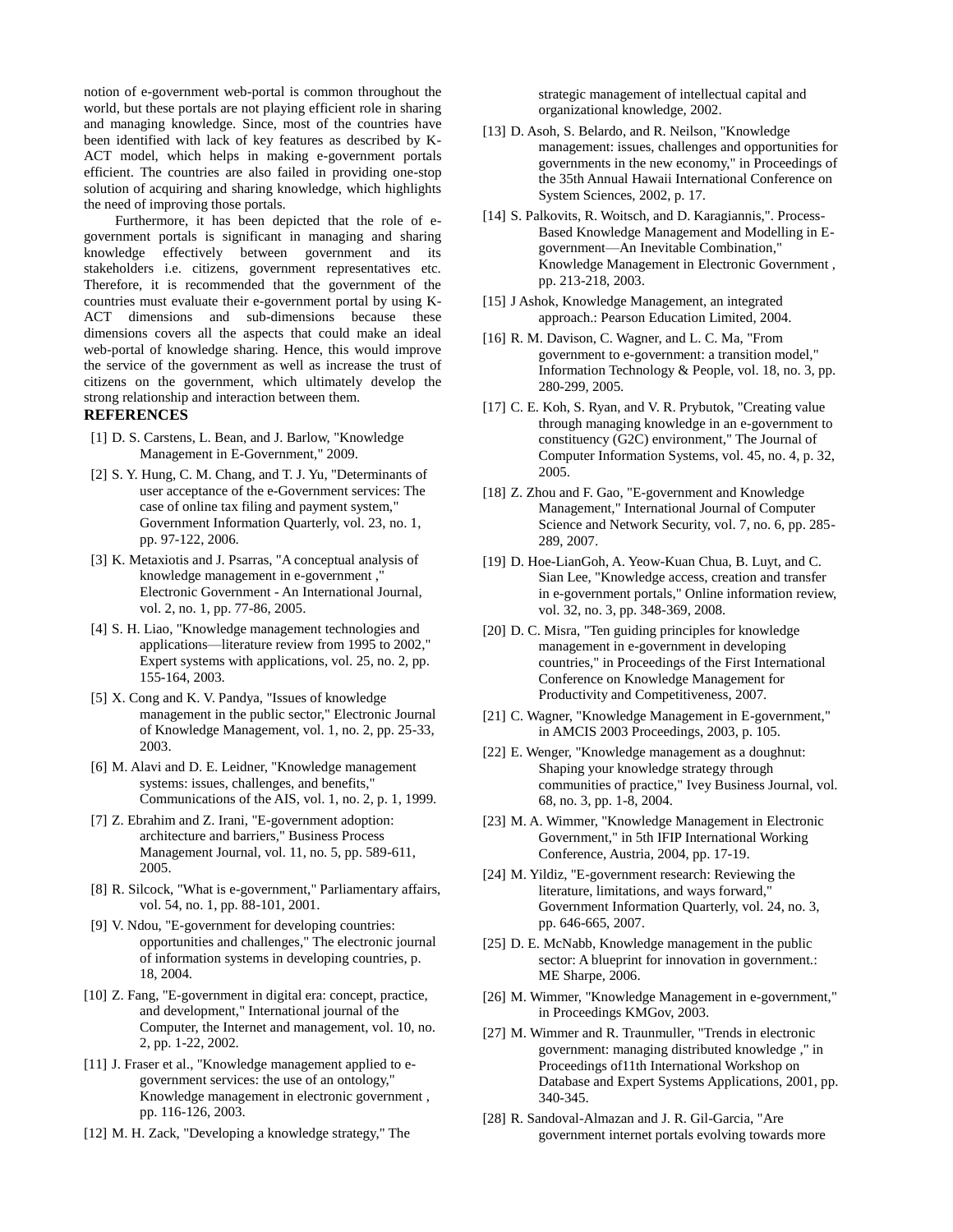interaction, participation, and collaboration? Revisiting the rhetoric of e-government among municipalities," Government Information Quarterly, vol. 29, 2012.

- <span id="page-6-0"></span>[29] S. Staab and A. Maedche, "Knowledge portals: Ontologies at work," AI magazine, vol. 22, no. 2, p. 63, 2001.
- <span id="page-6-1"></span>[30] M. K. Ozlen, "Comparison of the Adoption of Knowledge Management Systems among the Employees of a Turkish Municipality," Jurnalul Practicilor Comunitare Pozitive, vol. 1, pp. 112-129, 2013.
- <span id="page-6-2"></span>[31] C. Wagner, K. Cheung, F. Lee, and R. Ip, "Enhancing egovernment in developing countries: managing knowledge through virtual communities," The Electronic Journal of Information Systems in Developing Countries, p. 14, 2003.
- <span id="page-6-3"></span>[32] D. G. Schwartz, M. Divitini, and T. Brasethvik, "On knowledge management in the Internet age," Internet-based organizational memory and knowledge management, pp. 1-19, 2000.
- <span id="page-6-4"></span>[33] J. Chang, B. Choi, and H. Lee, "An organizational memory for facilitating knowledge: an application to e-business architecture," Expert Systems with Applications, vol. 6, no. 2, pp. 203-215, 2004.
- <span id="page-6-5"></span>[34] F. F. H. Nah, K. Siau, and Y. Tian, "Knowledge management mechanisms of financial service sites," Communications of the ACM, vol. 48, no. 6, pp. 117- 123, 2005.
- <span id="page-6-6"></span>[35] J. Zhang, S. S. Dawes, and J. Sarkis, "Exploring stakeholders' expectations of the benefits and barriers of e-government knowledge sharing," Journal of Enterprise Information Management, vol. 18, no. 5, pp. 548-567, 2005.
- <span id="page-6-7"></span>[36] R. Traunmuller and M. Wimmer, "Directions in e-Government: Processes, portals, knowledge ," in Proceedings of 12th International Workshop on Database and Expert Systems Applications, 2001, pp. 313-317.

# **APPENDIX A – K-ACT MODEL CHECKLIST**

| <b>Checklist Trems</b>                                                                                                         | <b>Score</b> |
|--------------------------------------------------------------------------------------------------------------------------------|--------------|
| 1 Knowledge Access                                                                                                             |              |
| <b>1.1 Access to Portal</b>                                                                                                    |              |
| 1.1.1 Portal is listed on the first page of results listings of search<br>engines and directories (e.g. Yahoo, Google and MSN) | п            |
| Dimension sub-total                                                                                                            |              |
| 1.2 Search                                                                                                                     |              |
| <b>1.2.1 Query</b>                                                                                                             |              |
| 1.2.1.1 Free text search provided                                                                                              | п            |
| 1.2.1.2 Advanced search provided                                                                                               | п            |
| 1.2.1.3 Search recommendations provided                                                                                        | п            |
| <b>Sub-dimension sub-total</b>                                                                                                 |              |
| 1.2.2 Results Display                                                                                                          |              |
| 1.2.2.1 Search results can be sorted.                                                                                          | п            |
| 1.2.2.2 Users can search within results                                                                                        | п            |
| <b>Sub-dimension sub-total</b>                                                                                                 |              |
| Dimension sub-total $(1.2.1 + 1.2.2)$                                                                                          |              |
| 1.3 Browse                                                                                                                     |              |
| 1.3.1 Glossary provided                                                                                                        | п            |
| 1.3.2 Sitemap provided                                                                                                         | п            |
| 1.3.3 Index provided                                                                                                           | п            |
| Dimension sub-total                                                                                                            |              |

#### 1.4.1 User-Driven Personalisation 1.4.1.1 Membership sign-up provided 1.4.1.2 Registered users can create profiles 1.4.1.3 Registered users can create a collection of favorites 1.4.1.4 Registered users can specify types of information to be

1.4 Personalisation

|                   | <b>Company Company</b>                                                                                 |   |
|-------------------|--------------------------------------------------------------------------------------------------------|---|
|                   | Sub-dimension sub-total                                                                                |   |
|                   | 1.4.2 System-Driven Personalisation                                                                    |   |
|                   | 1.4.2.1 Information tailored for specific users (e.g. seniors,<br>working professionals, media, etc.)  | п |
|                   | Sub-dimension sub-total                                                                                |   |
|                   | Dimension sub-total $(1.4.1 + 1.4.2)$                                                                  |   |
| 1.5 Accessibility |                                                                                                        |   |
|                   | 1.5.1 Portal supports different versions of the same interface (e.g.<br>text only, low graphics, etc.) | n |
|                   | 1.5.2 Multilingual support available                                                                   | п |
|                   | 1.5.3 Portal supports visually impaired                                                                | п |
|                   | 1.5.4 Portal support hearing impaired                                                                  | п |
|                   | Dimension sub-total                                                                                    |   |
|                   | <b>1.6 Information Presentation</b>                                                                    |   |
|                   | 1.6.1 Images used as information aids                                                                  | п |
|                   | 1.6.2 Video used as an information aids                                                                | п |
|                   | 1.6.3 Audio used as an information aids                                                                | п |
|                   | 1.6.4 Animation used as an information aids                                                            | п |
|                   | <b>Dimension sub-total</b>                                                                             |   |

 $\overline{a}$ 

 $\Box$ 

 $\Box$ 

 $\Box$ 

Mechanism total  $(1.1 + 1.2 + 1.3 + 1.4 + 1.5 + 1.6)$ 

Dimension sub-total  $(3.1.1 + 3.1.2)$ 

| <b>3.2 Information Alerts</b>                                       |   |
|---------------------------------------------------------------------|---|
| 3.2.1 Newsletters available                                         | п |
| 3.2.2. "What's New" information available                           | п |
| 3.2.3 Events calendar provided                                      | п |
| 3.2.4 E-mail alerts provided                                        | п |
| 3.2.5 Mobile alerts available                                       | п |
| 3.2.6 Update frequency of documents indicated                       | п |
| 3.2.7 RSS feeds available                                           | п |
| Dimension sub-total                                                 |   |
|                                                                     |   |
| 3.3 User Support                                                    |   |
| 3.3.1 FAOs available                                                | п |
| 3.3.2 Helpdesk support available                                    | п |
| 3.3.3 Online help provided                                          | п |
| 3.3.4 Search tips provided                                          | п |
| 3.3.5 Tutorials or demos provided                                   | п |
| Dimension sub-total                                                 |   |
|                                                                     |   |
| <b>3.4 Resource Sharing</b>                                         |   |
| 3.4.1 Portal contains its own repository of information             | п |
| 3.4.2 Links provided to other web sites for more information        | п |
| 3.4.3 Information contributed by other users are accessible to user | п |
| Dimension sub-total                                                 |   |
|                                                                     |   |
| Mechanism total $(3.1 + 3.2 + 3.3 + 3.4)$                           |   |
|                                                                     |   |
|                                                                     |   |
|                                                                     |   |
| Total score $(1 + 2 + 3)$                                           |   |